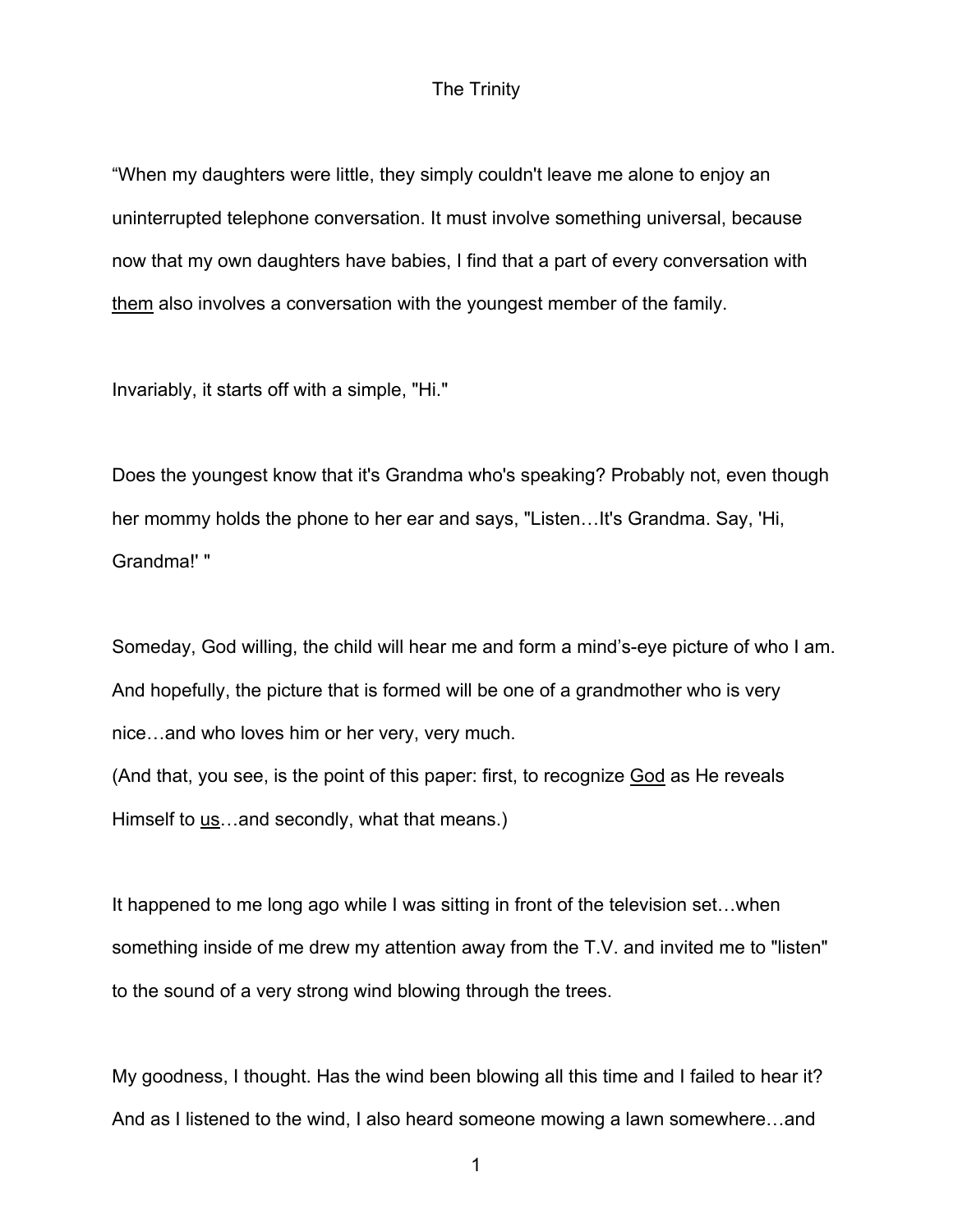birds singing…and countless other sounds…a song of many parts that had been going on for a very long time.

Those sounds must have been around when I was little--when I was a small baby lying in my crib--but then they had no individuality, like my voice on the phone to my young grandchild. I'd not yet learned to distinguish the individuality of each sound. I could hear "the song" but not yet distinguish the individual parts of that song. That's the way it is when learning about the world.

But when we learn about the world, we can begin to recognize the Creator of this world. Why? Because, just as the brush strokes of a painting done by a Master Painter gives an art critic a clue to the Master's identity, the properties of this world tell us about its Creator, too.

- (1) For example, we live in a 3-dimensional space; it has depth, breadth, and height...3 directions, 1 space.
- (2) Why, time itself is a 3-in-1 proposition: It has a <u>past</u>, present, and future.

And, if you look around, you'll realize that

(3) Within this universe, all objects have at least 3 states: a solid, liquid, and a gas.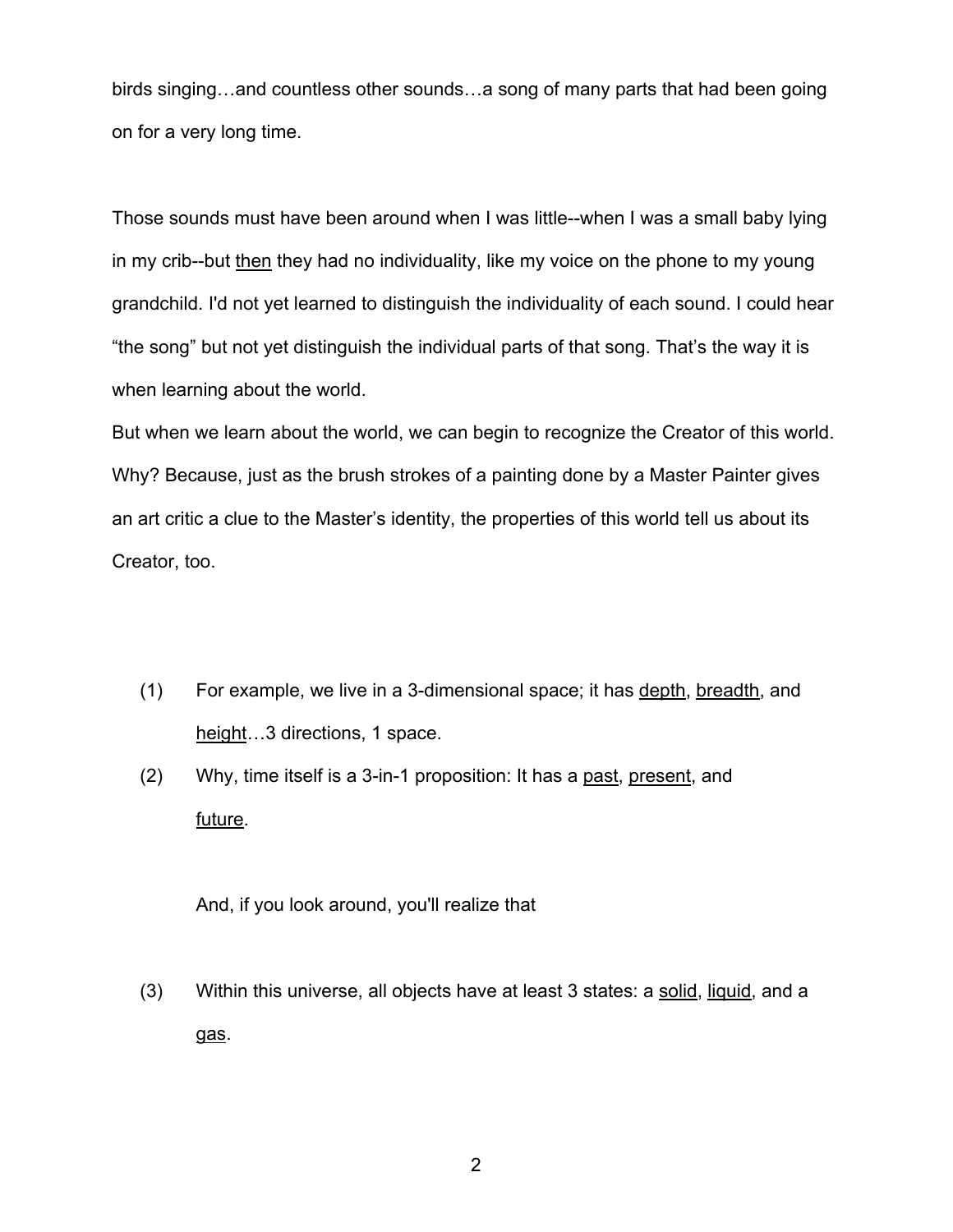I've often thought that the hardness of a solid can be likened to the seemingly unbending/unchanging **God of the Old Testament**, while liquids remind me of His Son, **Jesus,** who give the water of Life. And gas, like the air in which we live and move, breathe and have our being is akin to the **Holy Spirit**. After all, it was the misty cloud…the smoke…found in the Old Temple of Jerusalem that indicated God's presence.

(4) Believe it or not, the Trinity can also be seen in television sets, especially by those who build them…

If you check the dots on the screen, you'll find that all the colors that we see are composed from 3 primary colors of light: red, green, and blue.

(5) This visible spectrum is really composed of something called "wave lengths" and is a part of what is known as the electromagnetic spectrum, which (by the way) also has 3 parts.

There are the high energy waves, such as x-rays…you know…those things that can see inside of you (like **God the Father**, who can see into your heart); the mid level range, which consists of the visible light (obviously **Jesus**-like); and the <u>low energy waves</u> that give off heat and produce the communication bands (like the **Holy Spirit** who came like a flame and gave everyone an understanding of what was being said on Pentecost).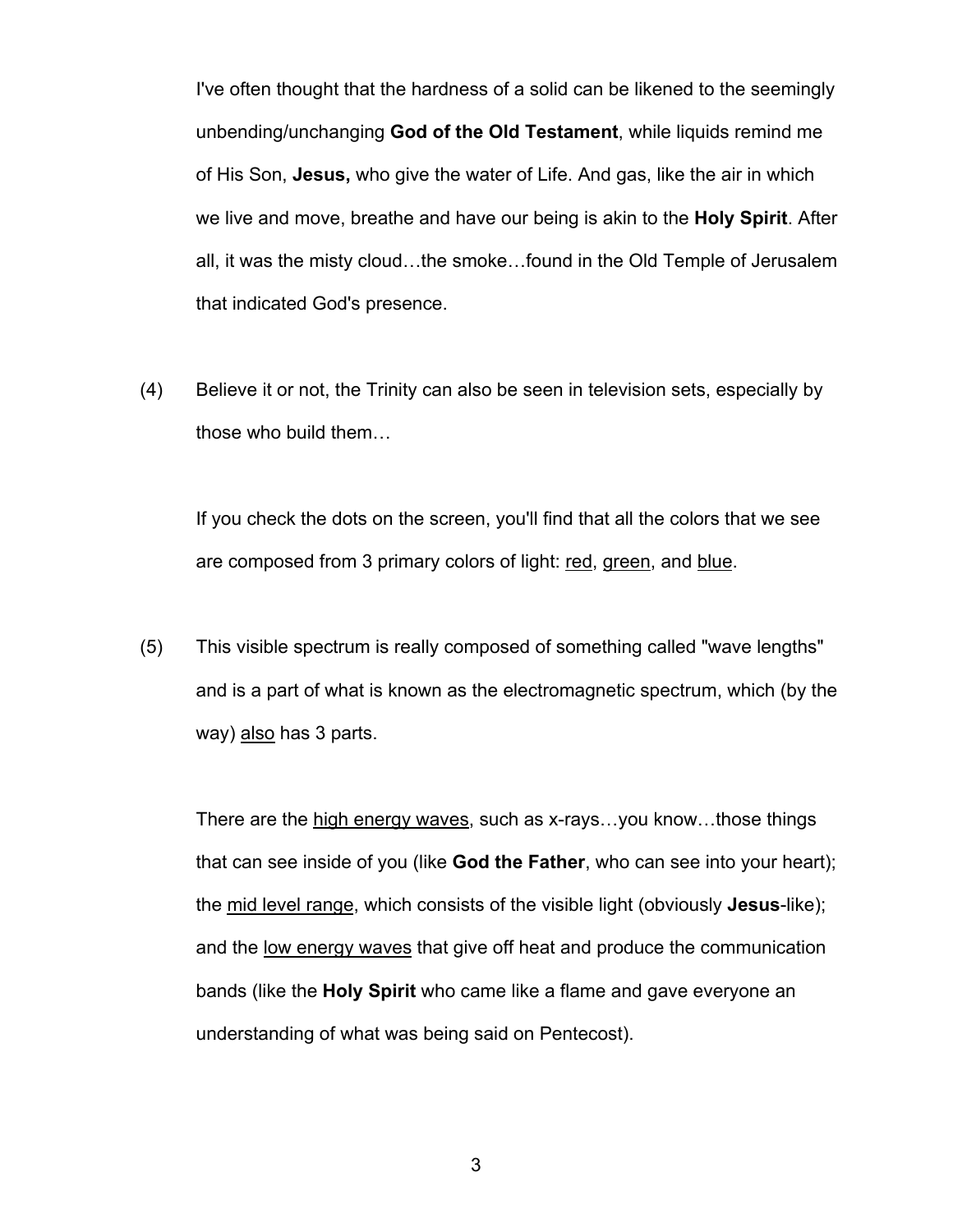(6) And…did you know that the very shape of everything that we see is composed of 3 parts? Why, even the pews on which you're sitting…

Everything has an inside, an outside, and a boundary that defines where one stops and the other begins. This concept is so universal, that it is a fundamental law of mathematics: The Law of Trichotomy.

But the brush strokes of The Master can be seen even closer to home.

(6) All we need to do is look at something which was made in His image: each one of us. Because...the Lord our God is One!

There's a part of each of us that can't be seen or heard by another human being: our thoughts and daydreams, the stuff that transcends time, itself. For me, this inner being is much the same now as it was when I was a child. It's a part of me that never seems to grow old…and never seems to change, like **God the Father**.

You can't perceive this inner being…unless I somehow communicate it to you. Perhaps I "speak" about who I really am through my actions, my deeds, my day-to-day living. These "words" are my own creation…like a child born into the world, but having only one parent…created from who I am. It is the "word become flesh"…or…the word that allows you to see and understand what was previously unseen; and as such, can be likened to **God the Son**.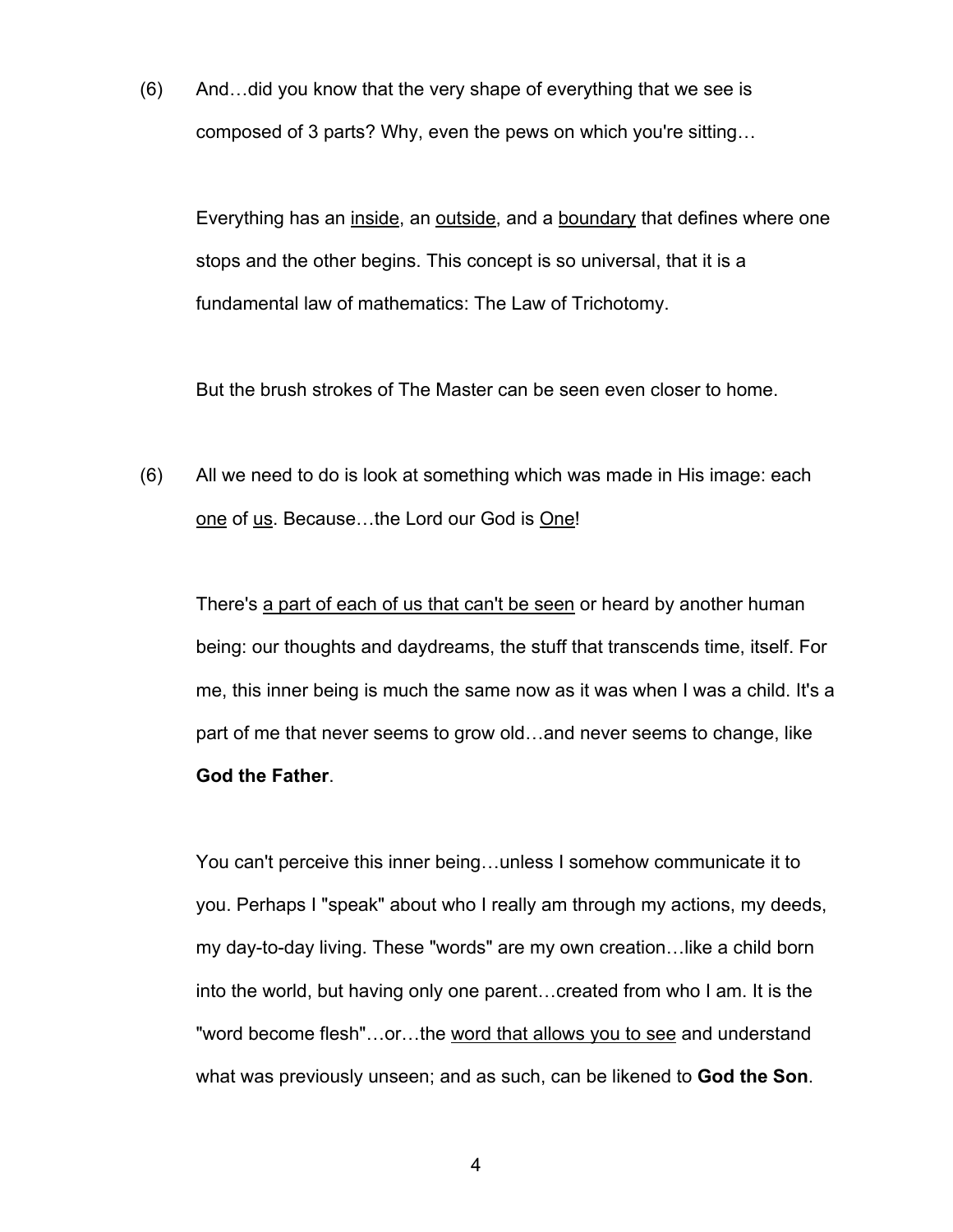But, before you can really "see" ME"…before you can know the TRUTH about who I AM, there must be a connection between the 2 of us…And a "connection" implies something we have in common. In its most mechanical form, it might be my breath, which carries the sound waves of my voice to your ears. In fact, in both the Old and New Testaments, the world for breath is "spirit." So, the breath that carries God's Truth can be likened to the **Holy Spirit**.

In other words, each of us is created in the image of a Triune God.

An unseen essence inside of us (God the Father) Made visible by the words of truth (God the Son) And carried from one individual to another on the very breath of our being (God the Holy Spirit).

But…even with this example…and all the other examples in the world…we are still not able to comprehend the fullness of God.

Why?

Because He is not just the Trinity, as seen in the universe…any more than an artist is just the brush strokes we see on his or her canvas. God's reflection in this world can't hold a candle to the real thing…any more than a drawing of a tree can compare to the 50-foot Maple that use to shade my back yard. He's more that what appears to be the sum of His parts.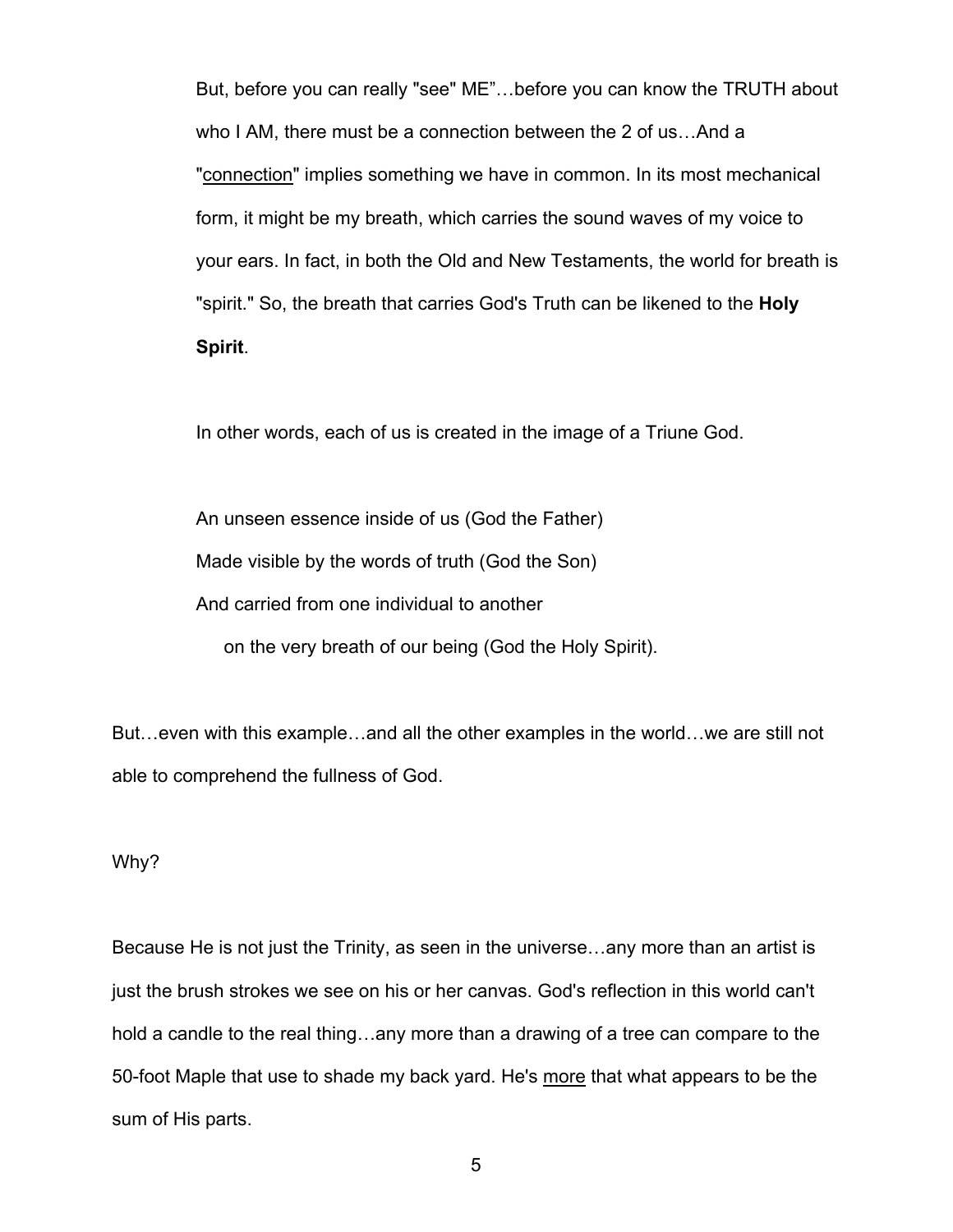We only see the Trinity when we're looking from the "outside"…at the boundary of our God. Whatever else He is, it's a sure bet that it's what's inside that counts. And when looking form the inside, the Lord our God is One. One in the Trinity, yes…But also One in Love, Peace, Truth, Consoler---How many adjectives can we name?--Righteous Judge, Creator, Father…

He's all of these things...and more...all at once... like the one sound that was composed of so many things…and a single word that can hold so many meanings. Why…even that single experience in front of the television set held more than one lesson in it. (That's the way it is with God!)

Yes, I was made to stop, as the still small voice inside of me said, "Listen"…but I was also reminded of a time, many years ago…when my youngest daughter (then a 4-year old child) and I were alone in a field picking strawberries.

*"Listen," I'd said.*

*"Listen to the wind."*

*And she stopped and listened, too.*

*"Look at the trees…far away over that hill. Can you see them move?" And she nodded.*

*The far off leaves rustled…first faintly, then louder and louder, as the chorus was joined by grass and bushes.*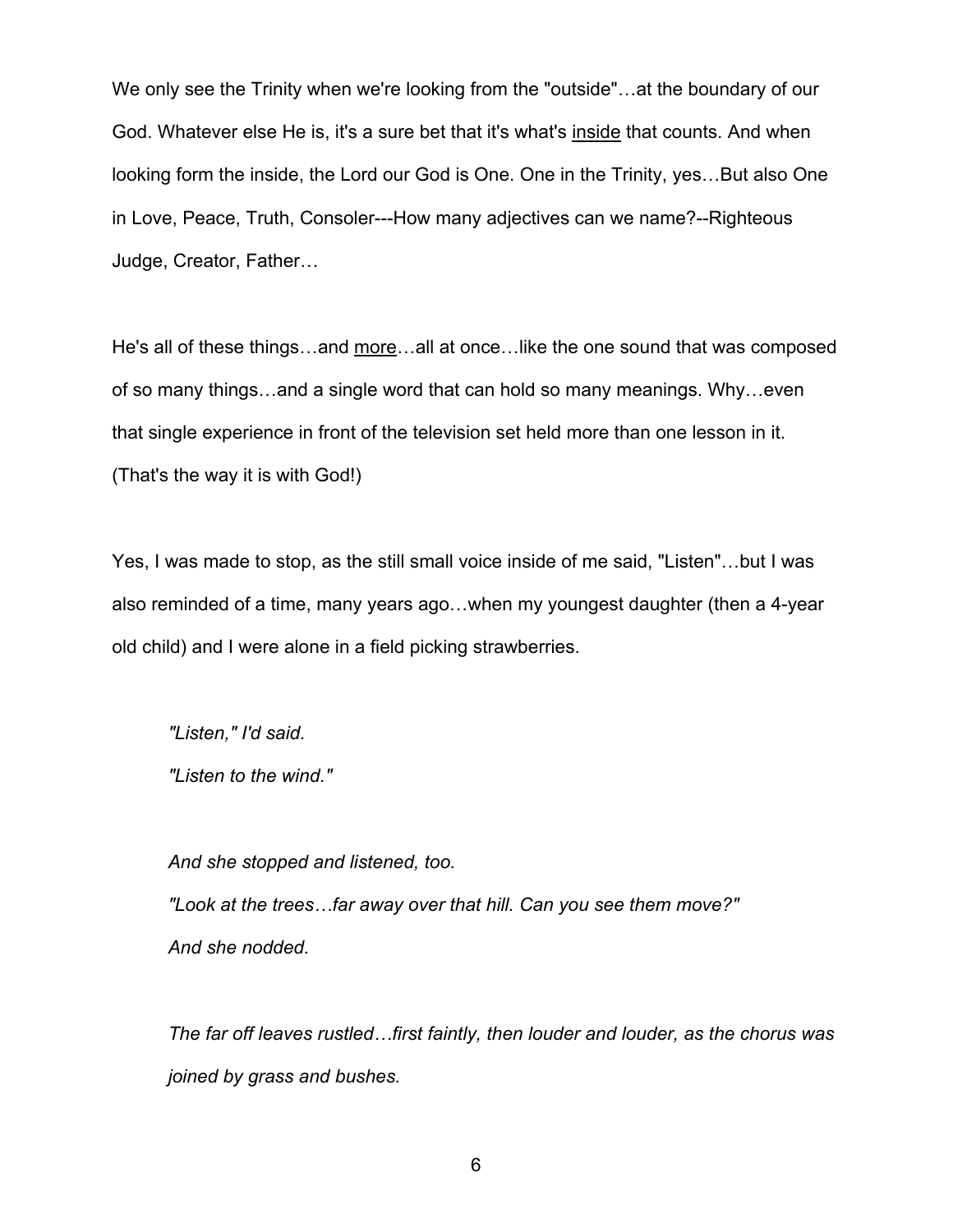*We watched the stillness of a few minutes before…change into a movement that moved the trees in the distance and swept past us…covering a larger and larger area.*

*"The wind is like God, you know," I said as I knelt motionless at my work.*

*"You can't see the wind, but you can see the things that it touches…because they move. And sometimes it makes the things that it touches 'speak'…like the leaves on those trees.*

*"Listen…" [I'd said].*

*"What do you think they're saying?"*

*And her tiny face turned in the direction of the wind before turning back to me with an impish smile on her face…and her answer was sure and simple.*

*"Hello," she said.*

And there it was, again…that single word…"Hi."

Listen…

Was it really the wind?